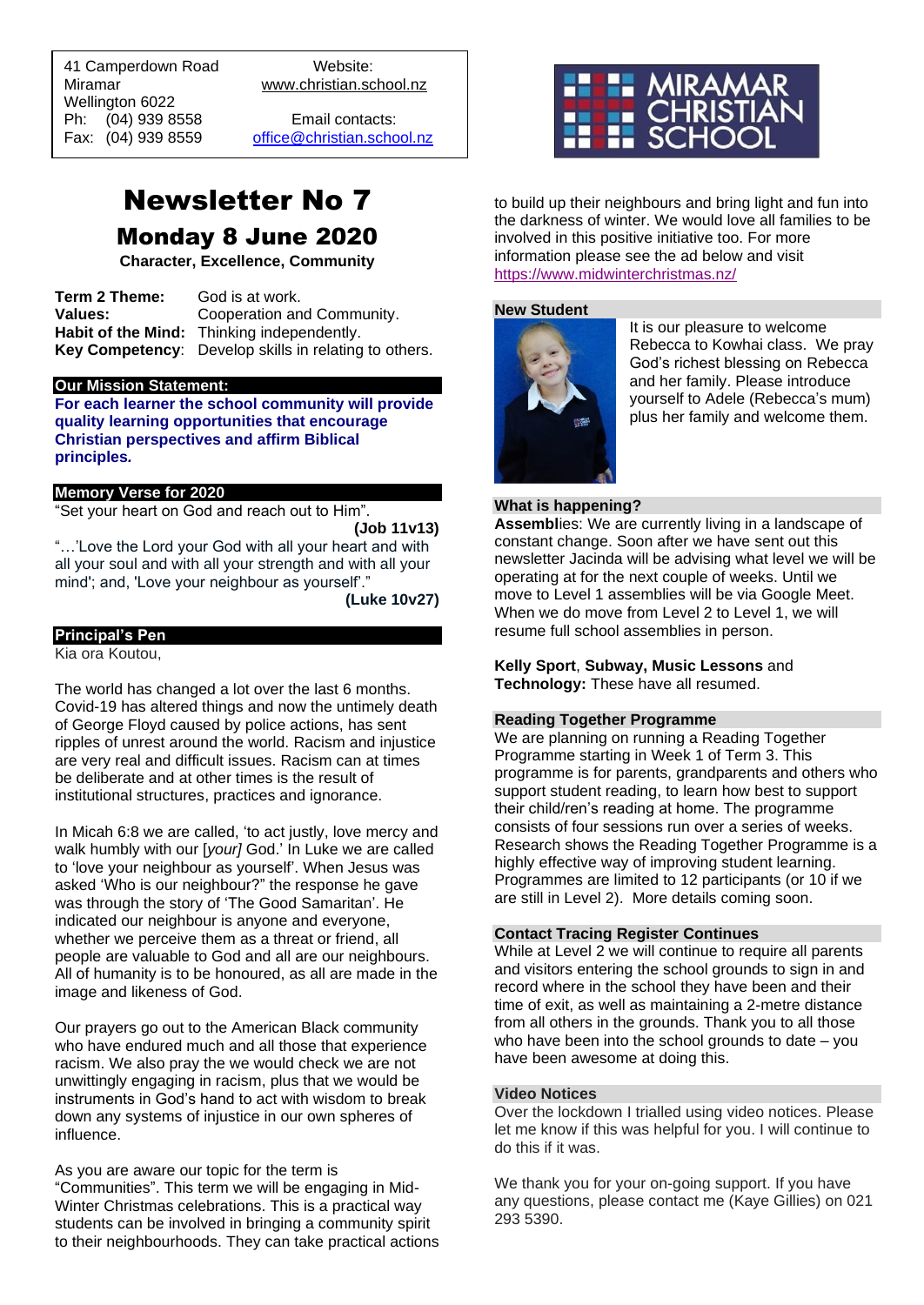## **Prayer**

#### **Praise**

- For another new student and two more enquiries.
- For answers to prayers.
- For the opportunity to unite with Miramar Churches to celebrate a Mid-Winter Christmas.

### **Prayer**

- For justice, mercy and peace for the Black American community and all others experiencing racism. Plus, for the perpetrators to have their eyes open and see ways to change their actions for good.
- For the continued wellbeing of our children, and that they would experience an excitement about their learning.
- That God will grant students eyes to see new things as they learn about communities and they would have the heart to respond in godly ways to what they will learn through this study.
- For families in our community who have been impacted financially and in other ways from the changes due to Covid-19. Please pray they receive all they need to sustain them during this time.
- That we would bond together as a community through practical encouragement and supporting of each other.
- That we as a Christian School Community would fully engage in the Mid-Winter Christmas Activity and find practical ways to help others in our local and wider communities – that we could be a blessing to others.

## **Prayer Students**

• For our prayer students and their families: - **Week 9:** Sophie, Judah, Chirag **Week 10:** Makayla, Aadarsh, Adalayd

> Shalom and Ngā Mihi **Kaye Gillies Principal**

# **Bee Healthy Dental Van Visit – 15-18 June 2020**

Bee Healthy Regional Dental Service are pleased to inform you we can start doing dental checks from our mobiles in schools at Level 2. We can examine any child who is well (from class) using strict infection prevention and control processes. Your child's temperature may be checked with a thermometer prior to entering the mobile. If a child has a temperature higher than 38o we will defer your child's examination until they are well. Parents should contact us on 0800Talk Teeth 0800 825 583 if they do not want their child to receive their dental check at school. This will be recorded in the child's notes as either a temporary or permanent consent change.

# **School Travel Survey - Impacts of Coronavirus**

In light of recent events surrounding Coronavirus and the impact this had on schooling, Wellington City Council would like to know if the school travel behaviour within your whānau has changed since your child/ren have returned to school in Level 2. This survey should only take 5 minutes to complete. Thank you for your participation.

# **Link to survey:**

<https://forms.gle/UzZCD1ZgsqtoLCdDA>

# SCHOOL DIARY

| <b>Every Mon</b>     | Assembly 1:45pm                               |
|----------------------|-----------------------------------------------|
| <b>Every Wed</b>     | Subway ordered lunch (optional)               |
| <b>Every Wed/Fri</b> | Wheels Day / Wear PE Uniform                  |
| <b>Every Thurs</b>   | Technicraft (Yrs 7-8)                         |
| <b>Every Fri</b>     | Music Lessons, 8:30am - 10:00am               |
| <b>Every Sun</b>     | 10am Gateway Baptist Church - all welcome     |
| June                 |                                               |
| Mon 8 Jun            | Sharing Assembly 1:45pm                       |
| Wed 10 Jun           | Kelly Sports p.m.                             |
| Mon 15 - Thur 18 Jun | Dental Van @ MCS                              |
| Wed 17 Jun           | Kelly Sports p.m.                             |
| Mon 22 Jun           | Sharing Assembly 1:45pm                       |
| Mon 22 Jun           | BoT Mtg, 6:30pm, Rm4                          |
| Wed 24 Jun           | Kelly Sports p.m.                             |
| Thur 25 Jun          | VoM Presentation - Yrs 3-8                    |
| Thur 25 Jun          | St Caths Open Evening for Y8 Girls (6pm)      |
| Fri 26 Jun           | Y8 Boys visit to Rongotai College (9-11:30am) |
| Fri 26 Jun           | Mufti Day (gold coin donation)                |
| July                 | Kelly Sports p.m.                             |
| Fri 3 Jul            | End of Term 2 (3pm finish)                    |
| Mon 20 Jul           | Term 3 starts (9am)                           |

# **Rongotai Visit for Year 8 Boys**

Year 8 boys are invited to visit Rongotai College to view it's facitlies and sample some activities on Friday 26 June 2020 from 9am-11:30am. Transport will be provided to Rongotai College.



a miramar peninsula

 $=$ 

WWW.MIDWINTERCHRISTMAS.NZ  $21$  JUNE - 2 JULY

71. . . . .

....<sup>..</sup>....